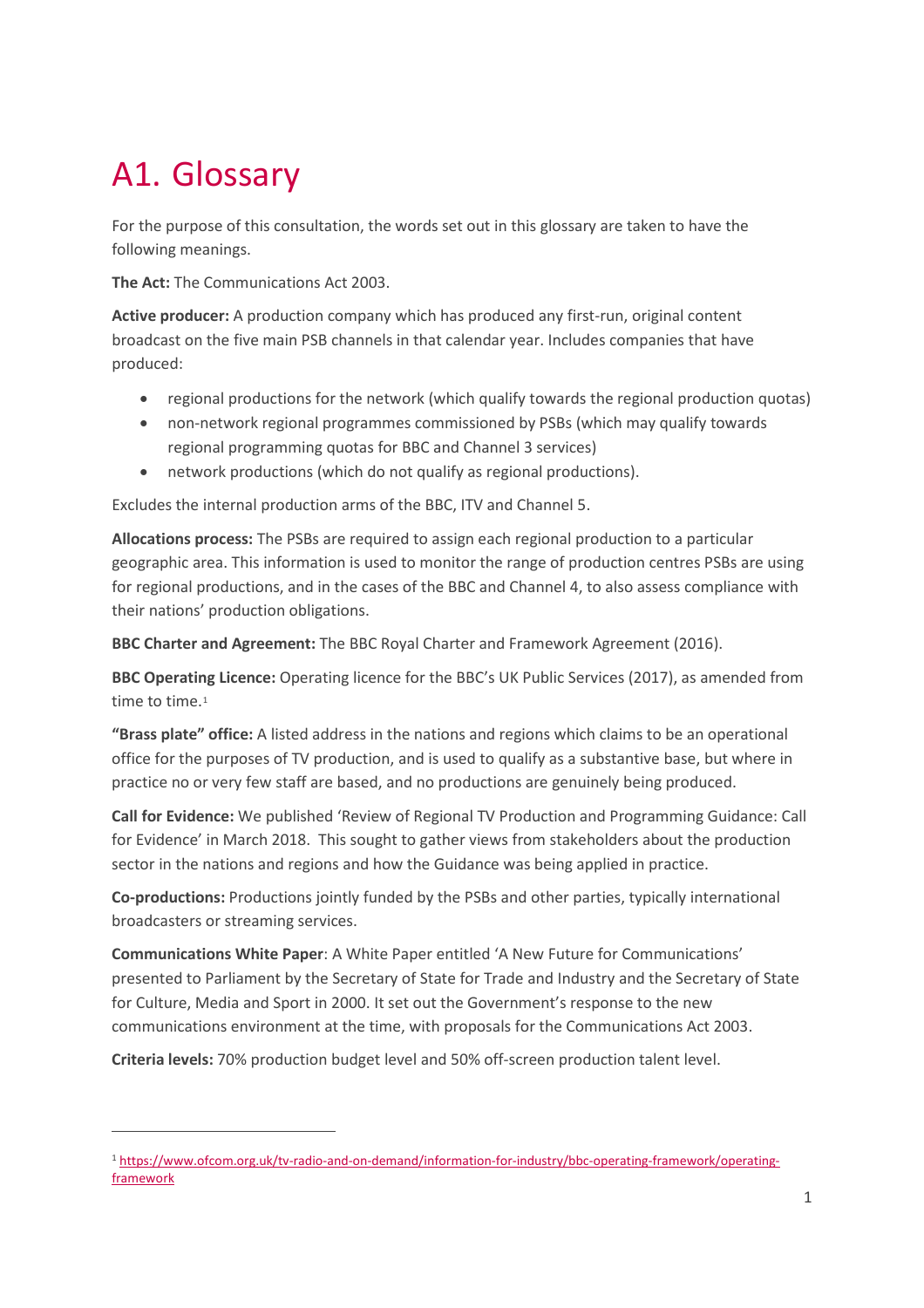**External producers**: Qualifying and non-qualifying independent production companies (see below for definition of qualifying and non-qualifying independent production companies).

**First-run UK originations:** Programmes commissioned by or for a licensed public service channel with a view to their first showing on television in the United Kingdom in the reference year.

**The Guidance:** Refers to Ofcom's Regional Production and Regional Programming Definitions – Guidance for Public Service Broadcasters, which includes our definitions of regional productions and regional programming, explains how we expect the PSBs to comply with their quotas, how productions should be allocated to particular geographic areas, as well as how we monitor compliance with the obligations.

**In-house producers**: The internal production arms of the BBC, ITV and Channel 5. (Channel 4's status as a publisher broadcaster prevents it from producing content for its main channel.)

**Local:** Outside the M25.

**Local production companies:** Production companies headquartered in the UK, outside the M25.

**Macro-region:** There are three English macro-regions: Northern England, Midlands and East, and Southern England. These three macro-regions comprise the government regions: Yorkshire and Humber, North-West and North-East England; West Midlands, East Midlands and East of England; and South-West and South-East England respectively.

**MOL:** Made Outside London (outside of the M25).

**MOL hours:** Hours of qualifying first-run network programmes (excluding news) made in the UK outside of the M25.

**MOL productions**: "Regional productions" which contribute to the regional production quotas (see definition below).

**MOL quotas:** The quotas we have imposed on the PSBs regarding the minimum proportion of hours and expenditure that must be allocated to regional productions.

**MOL spend:** Expenditure on qualifying first-run network programmes made in the UK outside of the M25. Excludes the costs of on-screen talent, archive material, sports rights, competition prize money and news.

**Nations and regions:** The UK outside of the M25.

**Network programmes**: Programmes shown by the PSB channels (all BBC channels, ITV1, Channel 4 and Channel 5) for viewing across the whole of the UK.

**Non-network:** Nations' and regions' programming that is limited to be being shown in specific areas of the UK.

**Non-qualifying independent production company:** A production company which is more than 25% owned by any company which also owns a UK broadcaster.

**Multichannel:** The multichannel sector consists of all television channels, other than the PSB main and portfolio channels, that broadcast to the UK.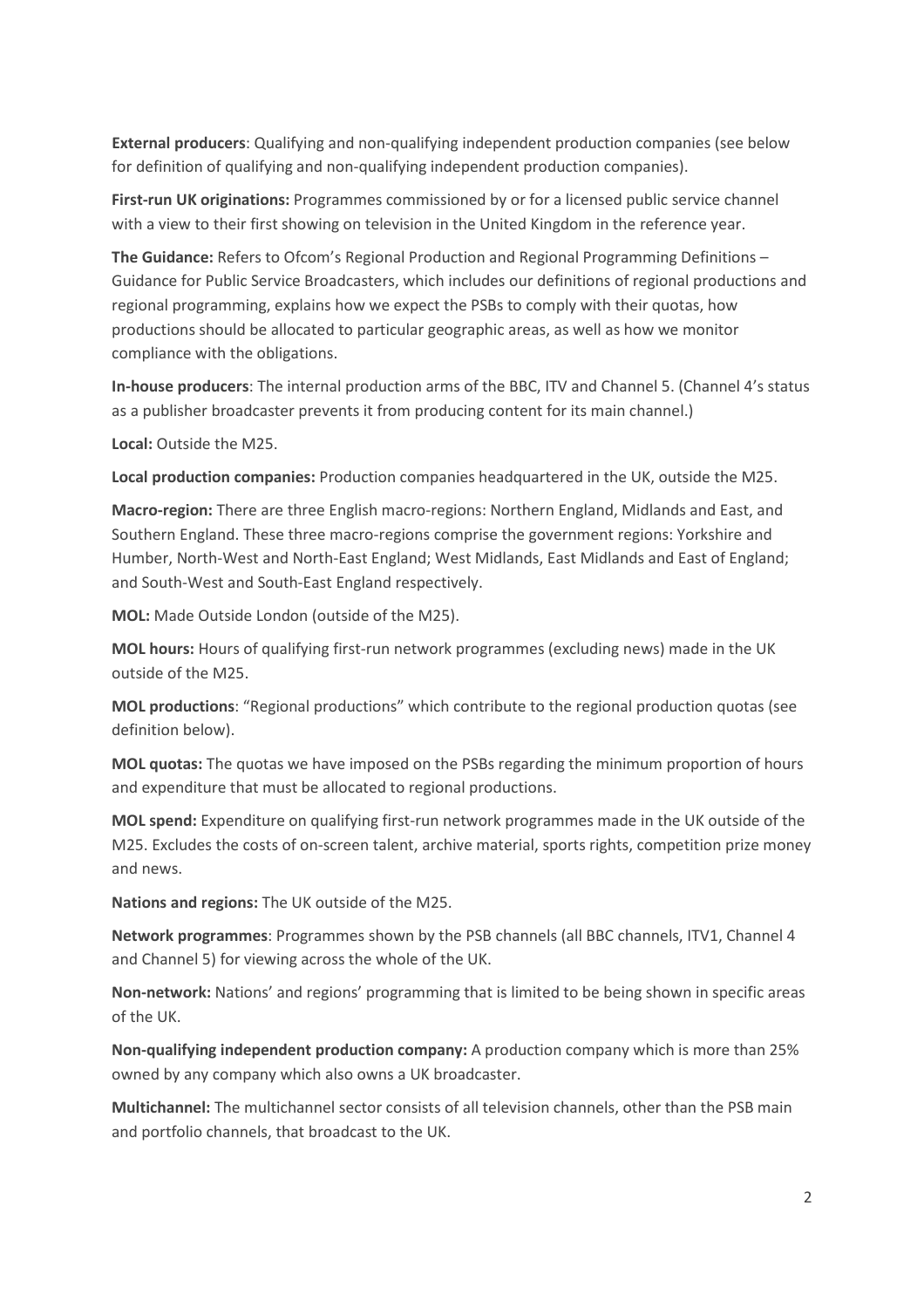**Pop-up office:** An office claiming to be a substantive base but which is set up in the nations and regions just for the duration of a production.

**Post-production:** Work such as editing, dubbing or visual effects that takes place after the production has been shot.

**Pre-production:** The initial programming making phase prior to filming.

**Production fee:** A payment from the broadcaster to the production company. It is usually a percentage of the total budget for the production and is effectively the margin that the production company gets for making the programme for the PSB.

**Production overheads:** Costs associated with keeping the company operational. Includes office costs, insurance, finance costs and office administration staff costs.

**Public Service Broadcasters (PSBs)**: The public service broadcasters in the UK are the BBC, those providing the Channel 3 services, Channel 4, Channel 5 and S4C. While all BBC public service television channels are PSB channels, only the main channels of each of the other public service broadcasters have this status. Neither BBC Alba nor S4C are network channels and therefore do not have any regional production or regional programming quotas. As such, when we refer to the PSBs in this consultation, we are solely referring to the BBC, Channel 3 services, Channel 4 and Channel 5.

**Qualifying hours:** Refers to first-run PSB network programmes and excludes news.

**Qualifying independent production company:** A company not tied to a UK broadcaster through significant common ownership. The Broadcasting (Independent Productions) Order 1991 (as amended) states that an independent producer is: (i) not employed by a broadcaster; (ii) does not have a shareholding greater than 25% in a UK broadcaster; or (iii) in which no single UK broadcaster has a shareholding greater than 25% or any two or more UK broadcasters have an aggregate shareholding greater than 50%.

**Qualifying spend:** Refers to PSB spend on first-run network programmes and excludes the costs of on-screen talent, archive material, sports rights, competition prize money and news.

**Regional productions**: First-run PSB qualifying network programmes made in the UK outside of the M25, including in Scotland, Wales and Northern Ireland which meet the criteria contained within the Guidance.

**Regional programmes**: Localised programmes, including regional news, broadcast across different areas of the UK.

**The Register**: Ofcom's Made Outside London Titles Register, which lists all the network programmes that each PSB reports that qualified towards its regional production quota in a particular year.

**Self-promotional programming**: promotions on a channel for that same channel and/or for programmes broadcast on that channel.

**Special Purpose Vehicle (SPV)**: A company set up to limit liability for the parent company of a specific project, for example, to produce a film/programme. Commonly used for big productions, particularly drama.